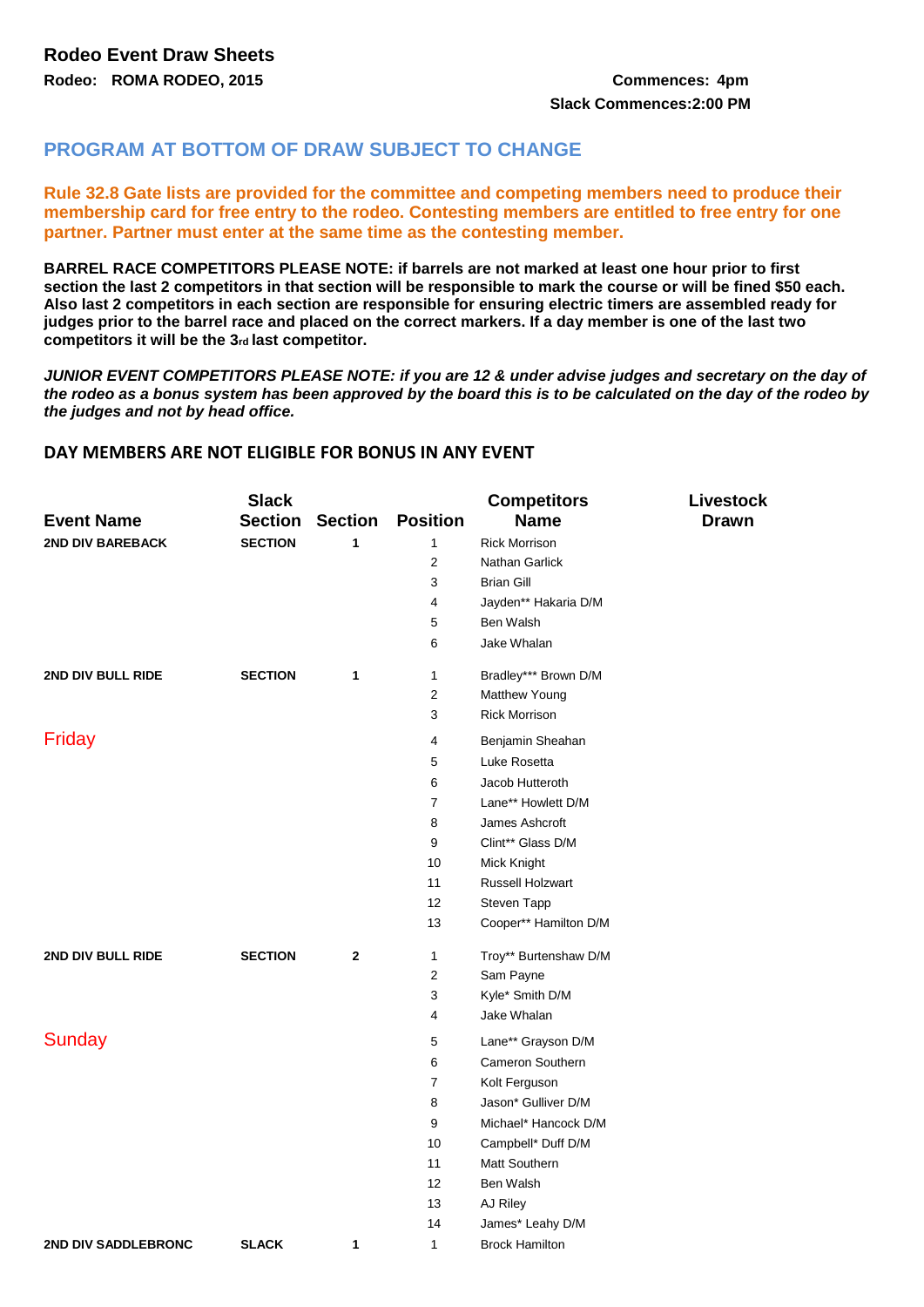|                         |                |   | 2                       | Kimba Fien                 |       |                       |
|-------------------------|----------------|---|-------------------------|----------------------------|-------|-----------------------|
|                         |                |   | 3                       | Braden*** Tattam D/M       |       |                       |
|                         |                |   | 4                       | Cameron Southern           |       |                       |
|                         |                |   | 5                       | Jacob Hutteroth            |       |                       |
|                         |                |   | 6                       | Ben Walsh                  |       |                       |
|                         |                |   | 7                       | AJ Riley                   |       |                       |
|                         |                |   | 8                       | Benam*** Underwood D/M     |       |                       |
|                         |                |   | 9                       | Lane** Grayson D/M         |       |                       |
|                         |                |   | 10                      | Michael** Neylon D/M       |       |                       |
| 2ND DIV SADDLEBRONC     | <b>SECTION</b> | 1 | $\mathbf{1}$            | Lachlan Miller             |       |                       |
|                         |                |   | 2                       | Matt Southern              |       |                       |
|                         |                |   | 3                       | Jack Capewell              |       |                       |
|                         |                |   | 4                       | Peel Tribe                 |       |                       |
|                         |                |   | 5                       | Fraser* Diebert D/M        |       |                       |
|                         |                |   | 6                       | <b>Wade Seeds</b>          |       |                       |
|                         |                |   | 7                       | Kolt Ferguson              |       |                       |
|                         |                |   | 8                       | Mickey** Loy D/M           |       |                       |
|                         |                |   | 9                       | Tyson* Croucher D/M        |       |                       |
| <b>BAREBACK</b>         | <b>SECTION</b> | 1 | $\mathbf{1}$            | David Worsfold             | 114GB | Unknown               |
|                         |                |   | $\overline{\mathbf{c}}$ | Gerard Oversby             | 60GB  | PEACE PIPE            |
|                         |                |   | 3                       | <b>Matthew Makinson</b>    | 427GB | <b>DROUGHT RELIEF</b> |
|                         |                |   | $\overline{\mathbf{4}}$ | Owen Lee                   | 10GB  | <b>RUBAN</b>          |
|                         |                |   | 5                       | <b>Stuart Frame</b>        | 610GB | LITTLE EGYPT          |
|                         |                |   | 6                       | Nathan Garlick             | 900GB | <b>HILLTOP</b>        |
|                         |                |   | 7                       | Dinny Moran                | 91GB  | unknown               |
|                         |                |   | 8                       | Deon Lane                  | 517GB | SNAKE GULCH           |
| <b>BARREL RACE</b>      | <b>SECTION</b> | 1 | $\mathbf{1}$            | Mahala* Doolin D/M         |       |                       |
|                         |                |   | 2                       | Ariana Varschetti          |       |                       |
|                         |                |   | 3                       | <b>Katrina Matthews</b>    |       |                       |
|                         |                |   | 4                       | Bianca Canham              |       |                       |
|                         |                |   | 5                       | Mikyla*** Hogno D/M        |       |                       |
|                         |                |   | 6                       | Emma** Peters D/M          |       |                       |
|                         |                |   | 7                       | Wendy Caban                |       |                       |
|                         |                |   | 8                       | Shellie Miller             |       |                       |
|                         |                |   | 9                       | Makayla Saunders           |       |                       |
|                         |                |   | 10 <sup>1</sup>         | Jema Slotosch              |       |                       |
|                         |                |   | 11                      | Leanne Kenny               |       |                       |
|                         |                |   | 12                      | <b>Teal Ayers</b>          |       |                       |
|                         |                |   | 13                      | Amanda** Hair D/M          |       |                       |
|                         |                |   | 14                      | Rachel Little              |       |                       |
|                         |                |   | 15                      | <b>Tenielle Middleton</b>  |       |                       |
|                         |                |   | 16                      | Jill Lyons                 |       |                       |
|                         |                |   | 17                      | Jane Stagg                 |       |                       |
|                         |                |   | 18                      | Katie Upton                |       |                       |
|                         |                |   | 19                      | Jo Caldwell                |       |                       |
|                         |                |   | 20                      | Adele Edwards              |       |                       |
|                         |                |   | 21                      | Emma-lee Jones             |       |                       |
|                         |                |   | 22                      | Karly Morgan               |       |                       |
|                         |                |   | 23                      | Jamie-Lee Williams         |       |                       |
|                         |                |   | 24                      | Nicola Lillyman            |       |                       |
|                         |                |   | 25                      | <b>Tracey Porter</b>       |       |                       |
|                         |                |   | 26                      | Montana O'Toole            |       |                       |
|                         |                |   | 27                      | <b>Bridget Brandenburg</b> |       |                       |
|                         |                |   | 28                      | Sharna Little              |       |                       |
| <b>BREAKAWAY ROPING</b> | <b>SLACK</b>   | 1 | $\mathbf{1}$            | Angela Pokarier            |       |                       |
|                         |                |   | 2                       | Angela Simpson             |       |                       |
|                         |                |   | 3                       | Kerri*** Ramsay D/M        |       |                       |
|                         |                |   | 4                       | <b>Teal Ayers</b>          |       |                       |
|                         |                |   | 5                       | Jamie-Lee Williams         |       |                       |
|                         |                |   |                         |                            |       |                       |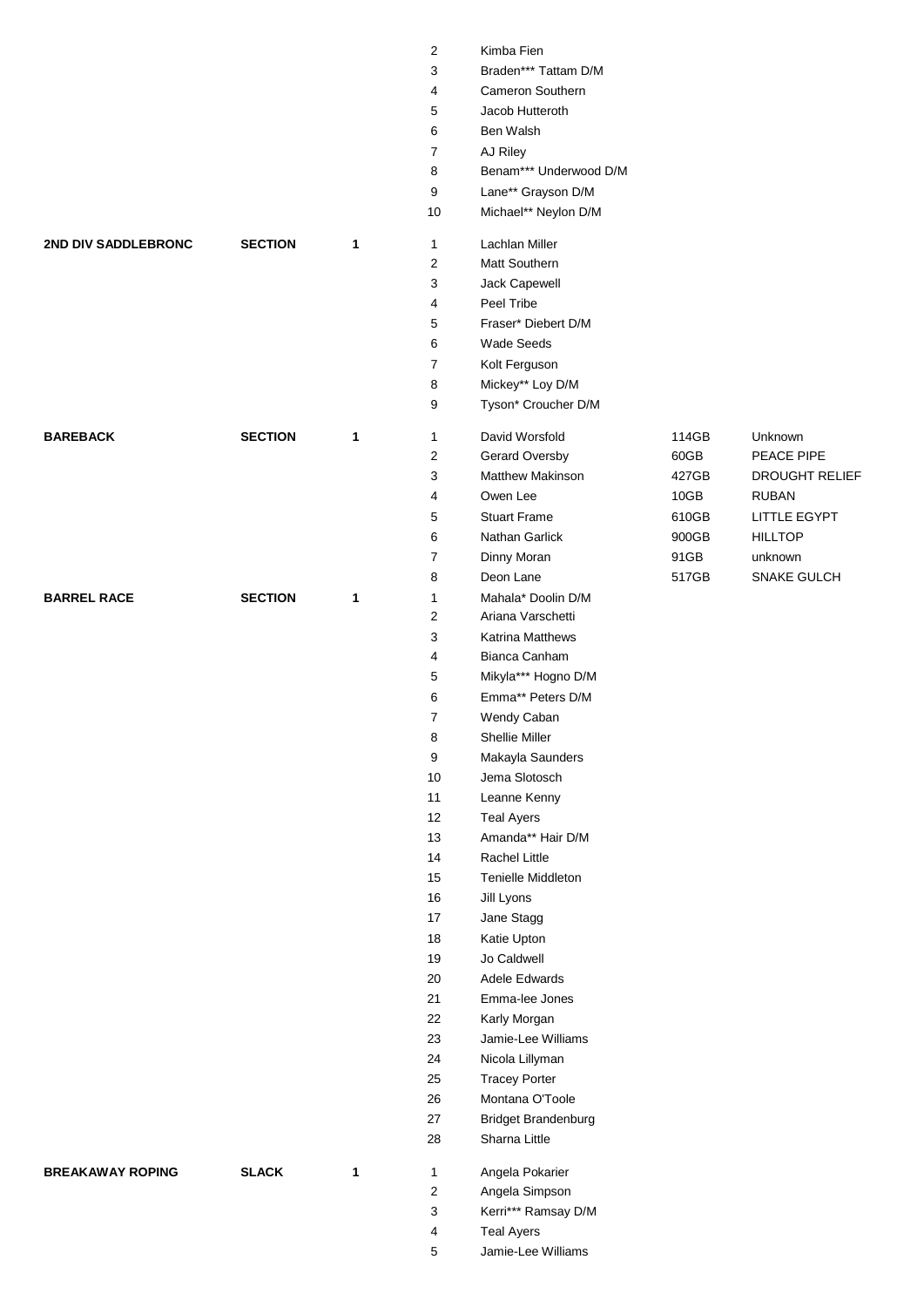|                         |                |              | 6                       | Karly Morgan              |                 |                  |
|-------------------------|----------------|--------------|-------------------------|---------------------------|-----------------|------------------|
|                         |                |              | 7                       | Emma-lee Jones            |                 |                  |
|                         |                |              | 8                       | Jill Lyons                |                 |                  |
|                         |                |              | 9                       | <b>Christine Gall</b>     |                 |                  |
|                         |                |              | 10                      | Emma** Peters D/M         |                 |                  |
|                         |                |              | 11                      | Amy Sutherland            |                 |                  |
|                         |                |              | 12                      | Katie Upton               |                 |                  |
|                         |                |              | 13                      | Vickie Tattam             |                 |                  |
| <b>BREAKAWAY ROPING</b> | <b>SECTION</b> | $\mathbf{1}$ | $\mathbf{1}$            | Wendy Caban               |                 |                  |
|                         |                |              | $\overline{2}$          | Jane Fay                  |                 |                  |
|                         |                |              | 3                       | <b>Sharon McGuire</b>     |                 |                  |
|                         |                |              | 4                       | Tamara Knox               |                 |                  |
|                         |                |              | 5                       | Kym Ash                   |                 |                  |
|                         |                |              | 6                       | Katie Vaughan             |                 |                  |
|                         |                |              | 7                       | Jemma Dowling             |                 |                  |
|                         |                |              | 8                       | <b>Tracey Porter</b>      |                 |                  |
|                         |                |              | 9                       | Mikyla*** Hogno D/M       |                 |                  |
|                         |                |              | 10                      | <b>Fallon Mulhall</b>     |                 |                  |
|                         |                |              | 11                      | Jane Stagg                |                 |                  |
|                         |                |              | 12                      | <b>Shirley Ayers</b>      |                 |                  |
|                         |                |              | 13                      | Tina*** Hamilton D/M      |                 |                  |
| <b>BREAKAWAY ROPING</b> | <b>SECTION</b> | $\mathbf{2}$ | 1                       | Emma Cone                 |                 |                  |
|                         |                |              | 2                       | Ariana Varschetti         |                 |                  |
|                         |                |              | 3                       | <b>Tracey Pohlman</b>     |                 |                  |
|                         |                |              | 4                       | <b>Tenielle Middleton</b> |                 |                  |
|                         |                |              | 5                       | Lisa Sutherland           |                 |                  |
|                         |                |              | 6                       | Leanne Caban              |                 |                  |
|                         |                |              | $\overline{7}$          | Leanne Kenny              |                 |                  |
|                         |                |              | 8                       | Kathryn Hale              |                 |                  |
|                         |                |              | 9                       | Jessie** Evans D/M        |                 |                  |
|                         |                |              | 10                      | Sarah Hancock             |                 |                  |
|                         |                |              | 11                      | Leanne Deguara            |                 |                  |
|                         |                |              | 12                      | Yvonne Emerson            |                 |                  |
| <b>BULL RIDE</b>        | <b>SECTION</b> | 1            | $\mathbf{1}$            | <b>Troy Wilkinson</b>     | 951 GB          | <b>Buck Wild</b> |
|                         |                |              | $\overline{\mathbf{c}}$ | <b>Charlie Colless</b>    | 010 GB          | RED FOO          |
|                         |                |              | $\sqrt{3}$              | Sonny Schafferius         | 43 GB           | unknown          |
|                         |                |              | $\overline{4}$          | Fraser Babbington         | 50 GB           | EYE CANDY        |
|                         |                |              | 5                       | Roy Dunn                  | $-0$ GB         | Unknown          |
|                         |                |              | 6                       | Sean Lynch                | 883 GB          | <b>CHUCKLES</b>  |
|                         |                |              | $\boldsymbol{7}$        | Gerard Oversby            | 299 GB          | Unknown          |
|                         |                |              | 8                       | Ben (Qld) Palmer          | 136 GB          | Unknown          |
|                         |                |              | 9                       | Sam Payne                 | 103 GB          | Unknown          |
|                         |                |              | $10\,$                  | Clint** Glass D/M         | 168 GB          | Unknown          |
|                         |                |              | 11                      | <b>Matthew Pfingst</b>    | $0$ GB          | <b>UNKNOWN</b>   |
|                         |                |              | 12                      | Josh* Rach D/M            | 08 GB           | COOL BANANAS     |
|                         |                |              | 13                      | Troy** Burtenshaw D/M     | 145 GB          | Unknown          |
| <b>BULL RIDE</b>        | <b>SECTION</b> | $\bf 2$      | 1                       | Matthew Young             | GA221 GB        | unknown          |
|                         |                |              | $\boldsymbol{2}$        | <b>Harry Bridges</b>      | <b>GA258 GB</b> | Unknown          |
|                         |                |              | $\sqrt{3}$              | Mick Knight               | RB13 GB         | Unknown          |
|                         |                |              | 4                       | Sam Champ                 | RB14 GB         | unknown          |
|                         |                |              | 5                       | Jie Wood                  | RB21 GB         | <b>BIG G</b>     |
|                         |                |              | 6                       | David Mawhinney           | RB18 GB         | <b>UNKNOWN</b>   |
|                         |                |              | $\boldsymbol{7}$        | Bradley*** Brown D/M      | RB25 GB         | NOISY BOY        |
|                         |                |              | 8                       | <b>Guy Ford</b>           | RB16 GB         | Unknown          |
|                         |                |              | 9                       | Peter* Con D/M            | GA193 GB        | unknown          |
|                         |                |              | $10\,$                  | Steven Tapp               | GA21 GB         | unknown          |
|                         |                |              | 11                      | Russell Holzwart          | RB88 GB         | Unknown          |
|                         |                |              | 12                      | <b>Troy Mara</b>          | <b>GA420 GB</b> | Unknown          |
|                         |                |              | 13                      | <b>Rick Morrison</b>      | <b>GA222 GB</b> | Unknown          |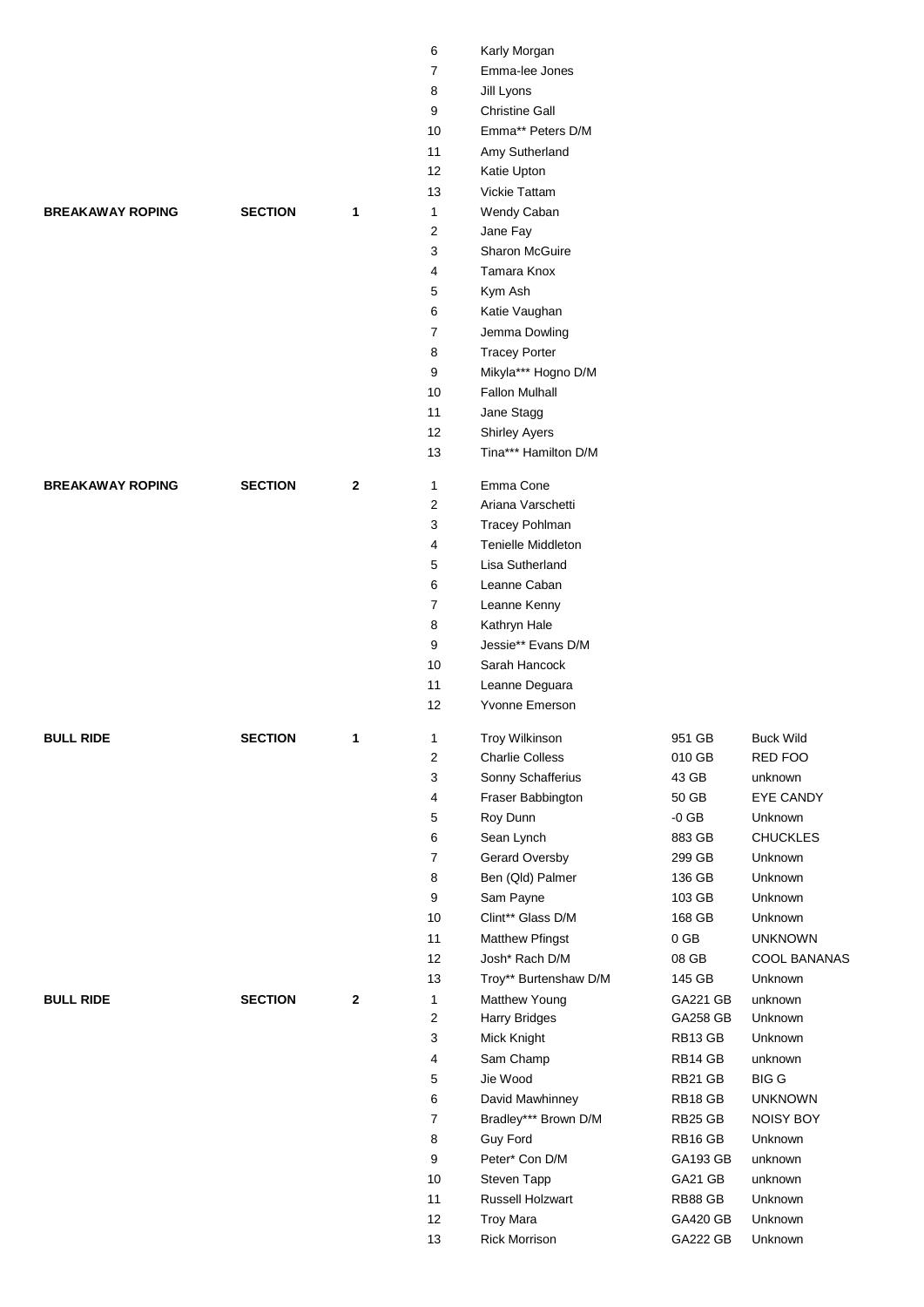| <b>JUNIOR BARREL RACE</b> | <b>SLACK</b>   | 1            | 1            | Aleisha O'Dell            |       |                  |
|---------------------------|----------------|--------------|--------------|---------------------------|-------|------------------|
|                           |                |              | 2            | Bianca Canham             |       |                  |
|                           |                |              | 3            | Amber Patteson            |       |                  |
|                           |                |              | 4            | Halana Haber              |       |                  |
|                           |                |              | 5            | Ashanti Hutchins          |       |                  |
|                           |                |              | 6            | Jake Deguara              |       |                  |
|                           |                |              | 7            | Maddison Caban            |       |                  |
|                           |                |              | 8            | Amy Sutherland            |       |                  |
|                           |                |              | 9            | <b>Teal Ayers</b>         |       |                  |
|                           |                |              | 10           | Layney Deguara            |       |                  |
|                           |                |              | 11           | Ellysa Kenny              |       |                  |
|                           |                |              | 12           | Coben Ayers               |       |                  |
|                           |                |              | 13           | Sarah Morgan              |       |                  |
|                           |                |              | 14           | Caitlan Ash               |       |                  |
|                           |                |              |              |                           |       |                  |
|                           |                |              | 15           | Emily Steinberg D/M       |       |                  |
|                           |                |              | 16           | Mackenzie*** Hamilton D/M |       |                  |
|                           |                |              | 17           | Montana O'Toole           |       |                  |
|                           |                |              | 18           | Ashleigh Morgan           |       |                  |
|                           |                |              | 19           | Matt Canham               |       |                  |
| <b>JUNIOR BULL RIDE</b>   | <b>SECTION</b> | 1            | 1            | Luke Rosetta              |       |                  |
|                           |                |              | 2            | <b>Cameron Southern</b>   |       |                  |
|                           |                |              | 3            | Joshua Jones              |       |                  |
|                           |                |              | 4            | Zane** Brandenburg D/M    |       |                  |
|                           |                |              | 5            | Ben Walsh                 |       |                  |
|                           |                |              | 6            | Kolt Ferguson             |       |                  |
|                           |                |              | 7            | Ky Hamilton               |       |                  |
|                           |                |              | 8            | Jake Whalan               |       |                  |
| <b>ROPE AND TIE</b>       | <b>SLACK</b>   |              |              |                           |       |                  |
|                           |                | 1            | 1<br>2       | Mark Knox                 |       |                  |
|                           |                |              |              | Kolt Ferguson             |       |                  |
|                           |                |              | 3            | Luke Gall                 |       |                  |
|                           |                |              | 4            | Jay Pokarier              |       |                  |
|                           |                |              | 5            | Luke Taylor               |       |                  |
|                           |                |              | 6            | Nathan Eichhorn           |       |                  |
|                           |                |              | 7            | Steven Augustin           |       |                  |
|                           |                |              | 8            | Brendan Kenny             |       |                  |
|                           |                |              | 9            | Jordan Iker               |       |                  |
|                           |                |              | 10           | Clay Gall                 |       |                  |
|                           |                |              | 11           | Pat Sharpe                |       |                  |
| <b>ROPE AND TIE</b>       | <b>SECTION</b> | 1            | $\mathbf{1}$ | Campbell Hodson           |       |                  |
|                           |                |              | 2            | <b>Warrick Hale</b>       |       |                  |
|                           |                |              | 3            | <b>Thomas Whitwell</b>    |       |                  |
|                           |                |              | 4            | Dale Caban                |       |                  |
|                           |                |              | 5            | Shane Iker                |       |                  |
|                           |                |              |              | Shane Kenny               |       |                  |
|                           |                |              | 6            |                           |       |                  |
|                           |                |              | 7            | <b>Cameron Milner</b>     |       |                  |
|                           |                |              | 8            | Clancy Middleton Jnr      |       |                  |
|                           |                |              | 9            | <b>Brody Moss</b>         |       |                  |
|                           |                |              | 10           | Paul Emerson              |       |                  |
| <b>SADDLE BRONC</b>       | <b>SECTION</b> | 1            | $\mathbf{1}$ | Anthony Caldwell          | 413GB | TEE PEE          |
|                           |                |              | 2            | Greg Hamilton             | 617GB | STUCK ON YOU     |
|                           |                |              | 3            | John Turvey               | 902GB | PONY CAMP        |
|                           |                |              | 4            | Jason Crawford            | 939GB | <b>BIG MOMMA</b> |
|                           |                |              | 5            | Tom Knight                | 30GB  | CALAMITY JANE    |
|                           |                |              | 6            | <b>Brock Hamilton</b>     | 912GB | <b>BIG MONEY</b> |
|                           |                |              | 7            | Clayton Hoch              | 142GB | Satisfaction     |
|                           |                |              |              |                           |       |                  |
| <b>SADDLE BRONC</b>       | <b>SECTION</b> | $\mathbf{2}$ | $\mathbf{1}$ | Mark Collins              | 626GB | Valley Gold      |
|                           |                |              | 2            | Wade Seeds                | 620GB | LITTLE SISTER    |
|                           |                |              | 3            | Mark Walsh                | 922GB | GRACELAND        |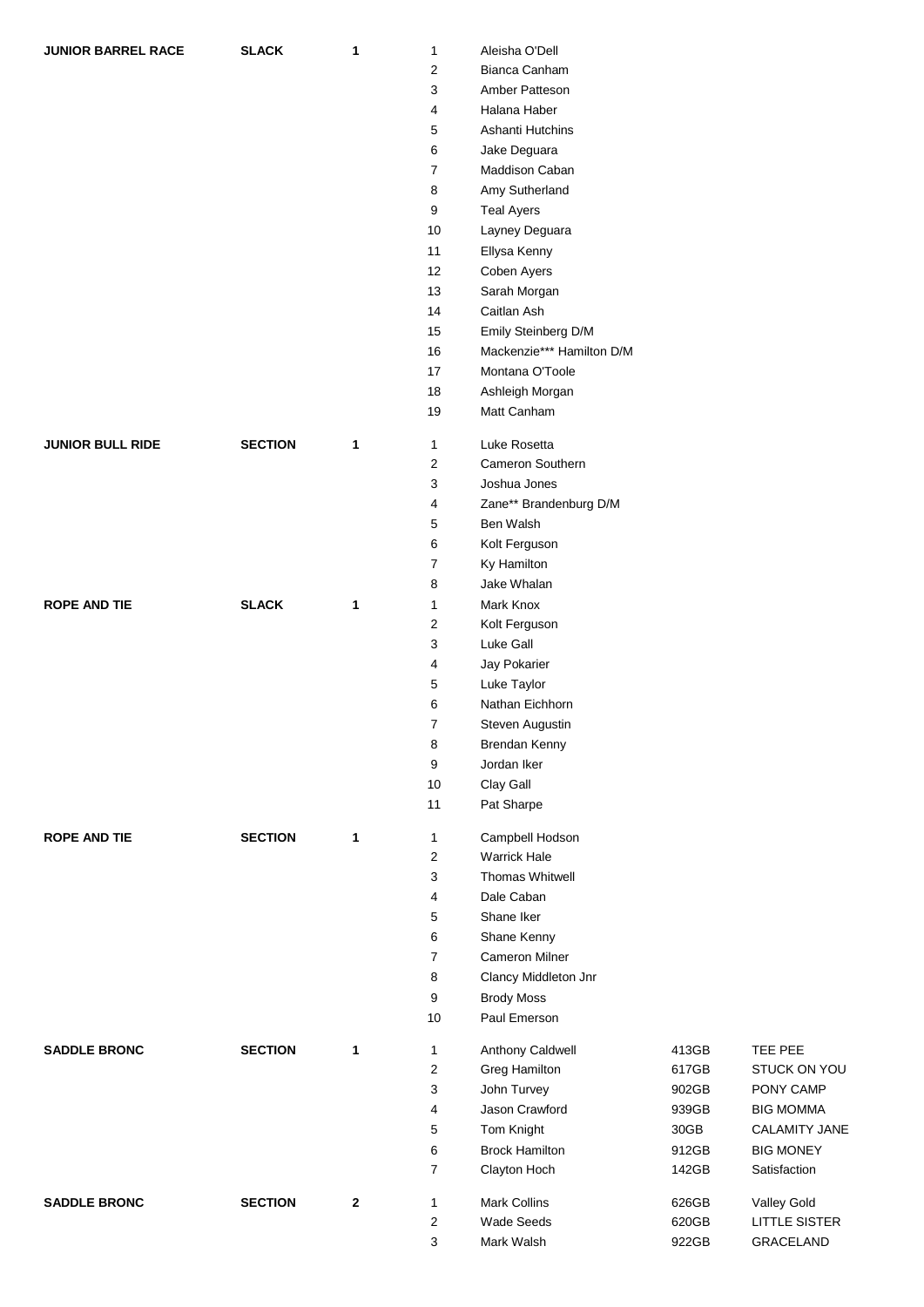| 5<br>Jack Capewell<br>205GB<br>6<br>Peel Tribe<br>727GB<br>Unknown<br>2GB<br><b>SADDLE BRONC</b><br><b>SECTION</b><br>3<br>Michael Maher<br><b>Blaze</b><br>1<br>$\overline{\mathbf{c}}$<br>Allan Powell<br>131GB<br>Unknown<br>3<br>Jamahl Hamilton<br>624GB<br>MOVES LIKE<br><b>JAGGER</b><br>Lachlan Miller<br>911GB<br><b>TWIN TOWERS</b><br>4<br>5<br>Michael** Neylon D/M<br>714GB<br>CAMELOT<br>6<br>Andrew Turvey<br>154GB<br>unknown<br><b>SECTION</b><br>Johnny Gordon<br><b>STEER WRESTLING</b><br>$\mathbf{1}$<br>1<br>$\overline{\mathbf{c}}$<br>Thomas Whitwell<br>3<br>Clay Gordon<br>4<br>Shane Kenny<br>5<br>Jordan O'Neill<br>6<br>Kacey Kenny<br>Shane Iker<br>7<br>Cameron Bell<br>8<br>9<br>David Mawhinney<br><b>STEER WRESTLING</b><br><b>SECTION</b><br>$\boldsymbol{2}$<br>1<br>Barry Ash<br>2<br>Darryl Jones<br>3<br>Jordan Iker<br>4<br>Jarrod Deguara<br>5<br><b>Todd Remfrey</b><br>6<br>Clancy Middleton Jnr<br>Errol Frain<br>7<br>George Wheeler<br>8<br>9<br>Ryan Inman<br><b>STEER WRESTLING</b><br><b>SECTION</b><br>3<br>1<br>Benjamin Sheahan<br>2<br>Andrew Byrnes<br>3<br>Mark* Hogno D/M<br>Andrew Jansen<br>4<br>5<br>Glenn Lefoe<br>6<br><b>Cameron Milner</b><br>7<br>Rinsie Jamieson<br>8<br>Rodney Hilton<br><b>SLACK</b><br><b>TEAM ROPING</b><br>$\mathbf{1}$<br>Kolt Ferguson<br>$\mathbf{1}$<br><b>Terry Flute</b><br>$\overline{c}$<br>3<br>Warren Lamb<br>4<br>Stephen Sutherland<br>5<br>Dale Caban<br>Ty Pokarier<br>6<br>$\overline{7}$<br>Jamie Robbins<br>8<br>Mick Kidner<br>9<br>Tamara Knox<br>Nathan Eichhorn<br>10<br>11<br>Dusty Tattam<br>12<br>Steven Augustin<br><b>Warrick Hale</b><br>13<br>14<br>Angela Simpson<br>Mark Knox<br>15<br>16<br>Darren Brandenburg<br>17<br>Jay Pokarier<br><b>SLACK</b><br><b>TEAM ROPING</b><br>$\mathbf{2}$<br>$\mathbf{1}$<br>Lee Dickinson |  | 4              | Kimba Fien  | 410GB | X RATED                |
|--------------------------------------------------------------------------------------------------------------------------------------------------------------------------------------------------------------------------------------------------------------------------------------------------------------------------------------------------------------------------------------------------------------------------------------------------------------------------------------------------------------------------------------------------------------------------------------------------------------------------------------------------------------------------------------------------------------------------------------------------------------------------------------------------------------------------------------------------------------------------------------------------------------------------------------------------------------------------------------------------------------------------------------------------------------------------------------------------------------------------------------------------------------------------------------------------------------------------------------------------------------------------------------------------------------------------------------------------------------------------------------------------------------------------------------------------------------------------------------------------------------------------------------------------------------------------------------------------------------------------------------------------------------------------------------------------------------------------------------------------------------------------------------------------------------------------------------------------|--|----------------|-------------|-------|------------------------|
|                                                                                                                                                                                                                                                                                                                                                                                                                                                                                                                                                                                                                                                                                                                                                                                                                                                                                                                                                                                                                                                                                                                                                                                                                                                                                                                                                                                                                                                                                                                                                                                                                                                                                                                                                                                                                                                  |  |                |             |       | <b>TROUBLED WATERS</b> |
|                                                                                                                                                                                                                                                                                                                                                                                                                                                                                                                                                                                                                                                                                                                                                                                                                                                                                                                                                                                                                                                                                                                                                                                                                                                                                                                                                                                                                                                                                                                                                                                                                                                                                                                                                                                                                                                  |  |                |             |       |                        |
|                                                                                                                                                                                                                                                                                                                                                                                                                                                                                                                                                                                                                                                                                                                                                                                                                                                                                                                                                                                                                                                                                                                                                                                                                                                                                                                                                                                                                                                                                                                                                                                                                                                                                                                                                                                                                                                  |  |                |             |       |                        |
|                                                                                                                                                                                                                                                                                                                                                                                                                                                                                                                                                                                                                                                                                                                                                                                                                                                                                                                                                                                                                                                                                                                                                                                                                                                                                                                                                                                                                                                                                                                                                                                                                                                                                                                                                                                                                                                  |  |                |             |       |                        |
|                                                                                                                                                                                                                                                                                                                                                                                                                                                                                                                                                                                                                                                                                                                                                                                                                                                                                                                                                                                                                                                                                                                                                                                                                                                                                                                                                                                                                                                                                                                                                                                                                                                                                                                                                                                                                                                  |  |                |             |       |                        |
|                                                                                                                                                                                                                                                                                                                                                                                                                                                                                                                                                                                                                                                                                                                                                                                                                                                                                                                                                                                                                                                                                                                                                                                                                                                                                                                                                                                                                                                                                                                                                                                                                                                                                                                                                                                                                                                  |  |                |             |       |                        |
|                                                                                                                                                                                                                                                                                                                                                                                                                                                                                                                                                                                                                                                                                                                                                                                                                                                                                                                                                                                                                                                                                                                                                                                                                                                                                                                                                                                                                                                                                                                                                                                                                                                                                                                                                                                                                                                  |  |                |             |       |                        |
|                                                                                                                                                                                                                                                                                                                                                                                                                                                                                                                                                                                                                                                                                                                                                                                                                                                                                                                                                                                                                                                                                                                                                                                                                                                                                                                                                                                                                                                                                                                                                                                                                                                                                                                                                                                                                                                  |  |                |             |       |                        |
|                                                                                                                                                                                                                                                                                                                                                                                                                                                                                                                                                                                                                                                                                                                                                                                                                                                                                                                                                                                                                                                                                                                                                                                                                                                                                                                                                                                                                                                                                                                                                                                                                                                                                                                                                                                                                                                  |  |                |             |       |                        |
|                                                                                                                                                                                                                                                                                                                                                                                                                                                                                                                                                                                                                                                                                                                                                                                                                                                                                                                                                                                                                                                                                                                                                                                                                                                                                                                                                                                                                                                                                                                                                                                                                                                                                                                                                                                                                                                  |  |                |             |       |                        |
|                                                                                                                                                                                                                                                                                                                                                                                                                                                                                                                                                                                                                                                                                                                                                                                                                                                                                                                                                                                                                                                                                                                                                                                                                                                                                                                                                                                                                                                                                                                                                                                                                                                                                                                                                                                                                                                  |  |                |             |       |                        |
|                                                                                                                                                                                                                                                                                                                                                                                                                                                                                                                                                                                                                                                                                                                                                                                                                                                                                                                                                                                                                                                                                                                                                                                                                                                                                                                                                                                                                                                                                                                                                                                                                                                                                                                                                                                                                                                  |  |                |             |       |                        |
|                                                                                                                                                                                                                                                                                                                                                                                                                                                                                                                                                                                                                                                                                                                                                                                                                                                                                                                                                                                                                                                                                                                                                                                                                                                                                                                                                                                                                                                                                                                                                                                                                                                                                                                                                                                                                                                  |  |                |             |       |                        |
|                                                                                                                                                                                                                                                                                                                                                                                                                                                                                                                                                                                                                                                                                                                                                                                                                                                                                                                                                                                                                                                                                                                                                                                                                                                                                                                                                                                                                                                                                                                                                                                                                                                                                                                                                                                                                                                  |  |                |             |       |                        |
|                                                                                                                                                                                                                                                                                                                                                                                                                                                                                                                                                                                                                                                                                                                                                                                                                                                                                                                                                                                                                                                                                                                                                                                                                                                                                                                                                                                                                                                                                                                                                                                                                                                                                                                                                                                                                                                  |  |                |             |       |                        |
|                                                                                                                                                                                                                                                                                                                                                                                                                                                                                                                                                                                                                                                                                                                                                                                                                                                                                                                                                                                                                                                                                                                                                                                                                                                                                                                                                                                                                                                                                                                                                                                                                                                                                                                                                                                                                                                  |  |                |             |       |                        |
|                                                                                                                                                                                                                                                                                                                                                                                                                                                                                                                                                                                                                                                                                                                                                                                                                                                                                                                                                                                                                                                                                                                                                                                                                                                                                                                                                                                                                                                                                                                                                                                                                                                                                                                                                                                                                                                  |  |                |             |       |                        |
|                                                                                                                                                                                                                                                                                                                                                                                                                                                                                                                                                                                                                                                                                                                                                                                                                                                                                                                                                                                                                                                                                                                                                                                                                                                                                                                                                                                                                                                                                                                                                                                                                                                                                                                                                                                                                                                  |  |                |             |       |                        |
|                                                                                                                                                                                                                                                                                                                                                                                                                                                                                                                                                                                                                                                                                                                                                                                                                                                                                                                                                                                                                                                                                                                                                                                                                                                                                                                                                                                                                                                                                                                                                                                                                                                                                                                                                                                                                                                  |  |                |             |       |                        |
|                                                                                                                                                                                                                                                                                                                                                                                                                                                                                                                                                                                                                                                                                                                                                                                                                                                                                                                                                                                                                                                                                                                                                                                                                                                                                                                                                                                                                                                                                                                                                                                                                                                                                                                                                                                                                                                  |  |                |             |       |                        |
|                                                                                                                                                                                                                                                                                                                                                                                                                                                                                                                                                                                                                                                                                                                                                                                                                                                                                                                                                                                                                                                                                                                                                                                                                                                                                                                                                                                                                                                                                                                                                                                                                                                                                                                                                                                                                                                  |  |                |             |       |                        |
|                                                                                                                                                                                                                                                                                                                                                                                                                                                                                                                                                                                                                                                                                                                                                                                                                                                                                                                                                                                                                                                                                                                                                                                                                                                                                                                                                                                                                                                                                                                                                                                                                                                                                                                                                                                                                                                  |  |                |             |       |                        |
|                                                                                                                                                                                                                                                                                                                                                                                                                                                                                                                                                                                                                                                                                                                                                                                                                                                                                                                                                                                                                                                                                                                                                                                                                                                                                                                                                                                                                                                                                                                                                                                                                                                                                                                                                                                                                                                  |  |                |             |       |                        |
|                                                                                                                                                                                                                                                                                                                                                                                                                                                                                                                                                                                                                                                                                                                                                                                                                                                                                                                                                                                                                                                                                                                                                                                                                                                                                                                                                                                                                                                                                                                                                                                                                                                                                                                                                                                                                                                  |  |                |             |       |                        |
|                                                                                                                                                                                                                                                                                                                                                                                                                                                                                                                                                                                                                                                                                                                                                                                                                                                                                                                                                                                                                                                                                                                                                                                                                                                                                                                                                                                                                                                                                                                                                                                                                                                                                                                                                                                                                                                  |  |                |             |       |                        |
|                                                                                                                                                                                                                                                                                                                                                                                                                                                                                                                                                                                                                                                                                                                                                                                                                                                                                                                                                                                                                                                                                                                                                                                                                                                                                                                                                                                                                                                                                                                                                                                                                                                                                                                                                                                                                                                  |  |                |             |       |                        |
|                                                                                                                                                                                                                                                                                                                                                                                                                                                                                                                                                                                                                                                                                                                                                                                                                                                                                                                                                                                                                                                                                                                                                                                                                                                                                                                                                                                                                                                                                                                                                                                                                                                                                                                                                                                                                                                  |  |                |             |       |                        |
|                                                                                                                                                                                                                                                                                                                                                                                                                                                                                                                                                                                                                                                                                                                                                                                                                                                                                                                                                                                                                                                                                                                                                                                                                                                                                                                                                                                                                                                                                                                                                                                                                                                                                                                                                                                                                                                  |  |                |             |       |                        |
|                                                                                                                                                                                                                                                                                                                                                                                                                                                                                                                                                                                                                                                                                                                                                                                                                                                                                                                                                                                                                                                                                                                                                                                                                                                                                                                                                                                                                                                                                                                                                                                                                                                                                                                                                                                                                                                  |  |                |             |       |                        |
|                                                                                                                                                                                                                                                                                                                                                                                                                                                                                                                                                                                                                                                                                                                                                                                                                                                                                                                                                                                                                                                                                                                                                                                                                                                                                                                                                                                                                                                                                                                                                                                                                                                                                                                                                                                                                                                  |  |                |             |       |                        |
|                                                                                                                                                                                                                                                                                                                                                                                                                                                                                                                                                                                                                                                                                                                                                                                                                                                                                                                                                                                                                                                                                                                                                                                                                                                                                                                                                                                                                                                                                                                                                                                                                                                                                                                                                                                                                                                  |  |                |             |       |                        |
|                                                                                                                                                                                                                                                                                                                                                                                                                                                                                                                                                                                                                                                                                                                                                                                                                                                                                                                                                                                                                                                                                                                                                                                                                                                                                                                                                                                                                                                                                                                                                                                                                                                                                                                                                                                                                                                  |  |                |             |       |                        |
|                                                                                                                                                                                                                                                                                                                                                                                                                                                                                                                                                                                                                                                                                                                                                                                                                                                                                                                                                                                                                                                                                                                                                                                                                                                                                                                                                                                                                                                                                                                                                                                                                                                                                                                                                                                                                                                  |  |                |             |       |                        |
|                                                                                                                                                                                                                                                                                                                                                                                                                                                                                                                                                                                                                                                                                                                                                                                                                                                                                                                                                                                                                                                                                                                                                                                                                                                                                                                                                                                                                                                                                                                                                                                                                                                                                                                                                                                                                                                  |  |                |             |       |                        |
|                                                                                                                                                                                                                                                                                                                                                                                                                                                                                                                                                                                                                                                                                                                                                                                                                                                                                                                                                                                                                                                                                                                                                                                                                                                                                                                                                                                                                                                                                                                                                                                                                                                                                                                                                                                                                                                  |  |                |             |       |                        |
|                                                                                                                                                                                                                                                                                                                                                                                                                                                                                                                                                                                                                                                                                                                                                                                                                                                                                                                                                                                                                                                                                                                                                                                                                                                                                                                                                                                                                                                                                                                                                                                                                                                                                                                                                                                                                                                  |  |                |             |       |                        |
|                                                                                                                                                                                                                                                                                                                                                                                                                                                                                                                                                                                                                                                                                                                                                                                                                                                                                                                                                                                                                                                                                                                                                                                                                                                                                                                                                                                                                                                                                                                                                                                                                                                                                                                                                                                                                                                  |  |                |             |       |                        |
|                                                                                                                                                                                                                                                                                                                                                                                                                                                                                                                                                                                                                                                                                                                                                                                                                                                                                                                                                                                                                                                                                                                                                                                                                                                                                                                                                                                                                                                                                                                                                                                                                                                                                                                                                                                                                                                  |  |                |             |       |                        |
|                                                                                                                                                                                                                                                                                                                                                                                                                                                                                                                                                                                                                                                                                                                                                                                                                                                                                                                                                                                                                                                                                                                                                                                                                                                                                                                                                                                                                                                                                                                                                                                                                                                                                                                                                                                                                                                  |  |                |             |       |                        |
|                                                                                                                                                                                                                                                                                                                                                                                                                                                                                                                                                                                                                                                                                                                                                                                                                                                                                                                                                                                                                                                                                                                                                                                                                                                                                                                                                                                                                                                                                                                                                                                                                                                                                                                                                                                                                                                  |  |                |             |       |                        |
|                                                                                                                                                                                                                                                                                                                                                                                                                                                                                                                                                                                                                                                                                                                                                                                                                                                                                                                                                                                                                                                                                                                                                                                                                                                                                                                                                                                                                                                                                                                                                                                                                                                                                                                                                                                                                                                  |  |                |             |       |                        |
|                                                                                                                                                                                                                                                                                                                                                                                                                                                                                                                                                                                                                                                                                                                                                                                                                                                                                                                                                                                                                                                                                                                                                                                                                                                                                                                                                                                                                                                                                                                                                                                                                                                                                                                                                                                                                                                  |  |                |             |       |                        |
|                                                                                                                                                                                                                                                                                                                                                                                                                                                                                                                                                                                                                                                                                                                                                                                                                                                                                                                                                                                                                                                                                                                                                                                                                                                                                                                                                                                                                                                                                                                                                                                                                                                                                                                                                                                                                                                  |  |                |             |       |                        |
|                                                                                                                                                                                                                                                                                                                                                                                                                                                                                                                                                                                                                                                                                                                                                                                                                                                                                                                                                                                                                                                                                                                                                                                                                                                                                                                                                                                                                                                                                                                                                                                                                                                                                                                                                                                                                                                  |  |                |             |       |                        |
|                                                                                                                                                                                                                                                                                                                                                                                                                                                                                                                                                                                                                                                                                                                                                                                                                                                                                                                                                                                                                                                                                                                                                                                                                                                                                                                                                                                                                                                                                                                                                                                                                                                                                                                                                                                                                                                  |  |                |             |       |                        |
|                                                                                                                                                                                                                                                                                                                                                                                                                                                                                                                                                                                                                                                                                                                                                                                                                                                                                                                                                                                                                                                                                                                                                                                                                                                                                                                                                                                                                                                                                                                                                                                                                                                                                                                                                                                                                                                  |  |                |             |       |                        |
|                                                                                                                                                                                                                                                                                                                                                                                                                                                                                                                                                                                                                                                                                                                                                                                                                                                                                                                                                                                                                                                                                                                                                                                                                                                                                                                                                                                                                                                                                                                                                                                                                                                                                                                                                                                                                                                  |  |                |             |       |                        |
|                                                                                                                                                                                                                                                                                                                                                                                                                                                                                                                                                                                                                                                                                                                                                                                                                                                                                                                                                                                                                                                                                                                                                                                                                                                                                                                                                                                                                                                                                                                                                                                                                                                                                                                                                                                                                                                  |  |                |             |       |                        |
|                                                                                                                                                                                                                                                                                                                                                                                                                                                                                                                                                                                                                                                                                                                                                                                                                                                                                                                                                                                                                                                                                                                                                                                                                                                                                                                                                                                                                                                                                                                                                                                                                                                                                                                                                                                                                                                  |  |                |             |       |                        |
|                                                                                                                                                                                                                                                                                                                                                                                                                                                                                                                                                                                                                                                                                                                                                                                                                                                                                                                                                                                                                                                                                                                                                                                                                                                                                                                                                                                                                                                                                                                                                                                                                                                                                                                                                                                                                                                  |  |                |             |       |                        |
|                                                                                                                                                                                                                                                                                                                                                                                                                                                                                                                                                                                                                                                                                                                                                                                                                                                                                                                                                                                                                                                                                                                                                                                                                                                                                                                                                                                                                                                                                                                                                                                                                                                                                                                                                                                                                                                  |  |                |             |       |                        |
|                                                                                                                                                                                                                                                                                                                                                                                                                                                                                                                                                                                                                                                                                                                                                                                                                                                                                                                                                                                                                                                                                                                                                                                                                                                                                                                                                                                                                                                                                                                                                                                                                                                                                                                                                                                                                                                  |  | $\overline{c}$ | Tyler Zupan |       |                        |
| Kevin Perrin<br>3                                                                                                                                                                                                                                                                                                                                                                                                                                                                                                                                                                                                                                                                                                                                                                                                                                                                                                                                                                                                                                                                                                                                                                                                                                                                                                                                                                                                                                                                                                                                                                                                                                                                                                                                                                                                                                |  |                |             |       |                        |
| Jarrod Deguara<br>4                                                                                                                                                                                                                                                                                                                                                                                                                                                                                                                                                                                                                                                                                                                                                                                                                                                                                                                                                                                                                                                                                                                                                                                                                                                                                                                                                                                                                                                                                                                                                                                                                                                                                                                                                                                                                              |  |                |             |       |                        |
| Thomas Whitwell<br>5                                                                                                                                                                                                                                                                                                                                                                                                                                                                                                                                                                                                                                                                                                                                                                                                                                                                                                                                                                                                                                                                                                                                                                                                                                                                                                                                                                                                                                                                                                                                                                                                                                                                                                                                                                                                                             |  |                |             |       |                        |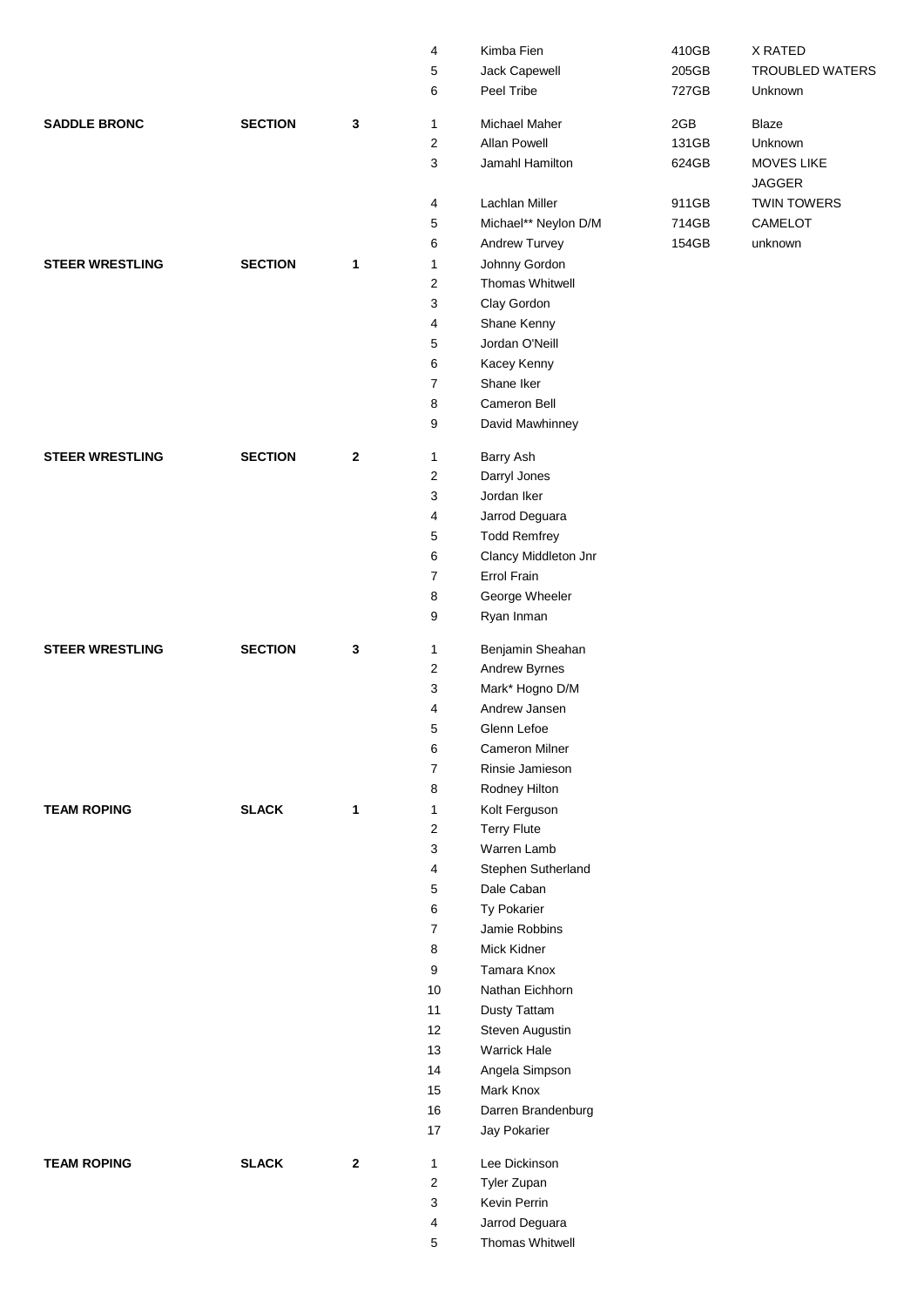|                    |                |              | 16             | Dunhill* Abri      |
|--------------------|----------------|--------------|----------------|--------------------|
| <b>TEAM ROPING</b> | <b>SECTION</b> | 1            | $\mathbf{1}$   | <b>Brody Moss</b>  |
|                    |                |              | 2              | Jordan Iker        |
|                    |                |              | 3              | <b>Clancy Midd</b> |
|                    |                |              | 4              | Aaron Bookl        |
|                    |                |              | 5              | <b>Clint Purse</b> |
|                    |                |              | 6              | Shane Kenn         |
|                    |                |              | 7              | Shane Iker         |
|                    |                |              | 8              | <b>Brendan Ker</b> |
|                    |                |              | 9              | Liam Daviso        |
|                    |                |              | 10             | Cameron Mi         |
| <b>TEAM ROPING</b> | <b>SECTION</b> | $\mathbf{2}$ | 1              | Troy Caban         |
|                    |                |              | $\overline{2}$ | Campbell Ho        |
|                    |                |              | 3              | Clay Gordon        |
|                    |                |              |                |                    |

| 6                       | Norman Stagg           |
|-------------------------|------------------------|
| 7                       | Johnny Gordon          |
| 8                       | Shane Bowtell          |
| 9                       | Wendy Caban            |
| 10                      | Luke Gall              |
| 11                      | Pat Sharpe             |
| 12                      | Clay Lamb              |
| 13                      | Kacey Kenny            |
| 14                      | Errol Frain            |
| 15                      | Murray Whitwell        |
| 16                      | Dunhill* Abriol D/M    |
| 1                       | <b>Brody Moss</b>      |
| $\overline{2}$          | Jordan Iker            |
| 3                       | Clancy Middleton Jnr   |
| $\overline{4}$          | Aaron Bookluck         |
| 5                       | <b>Clint Purse</b>     |
| 6                       | Shane Kenny            |
| 7                       | Shane Iker             |
| 8                       | Brendan Kenny          |
| 9                       | Liam Davison           |
| 10                      | Cameron Milner         |
| 1                       | <b>Troy Caban</b>      |
| $\overline{2}$          | Campbell Hodson        |
| 3                       | Clay Gordon            |
| $\overline{\mathbf{4}}$ | James McGuire-Spalding |
| 5                       | Lochlan** Mayer D/M    |
| 6                       | Luke Taylor            |
| $\overline{7}$          | Mark Lyons             |
| 8                       | Stuart Brown           |
| 9                       | Leah Morgan            |
| 10                      | Gayle Sharpe           |

## **Program – Subject to change Slack** Section 1 Team Roping Sec 1 Rope & Tie

Sec 1 Ladies Breakaway Roping Sec 1 2<sup>nd</sup> div Saddle Bronc Sec 1 Jnr Barrel –all Sec 2 Team Roping **Performance 4pm** Sec 1 Ladies Barrel Sec 1 Jnr Bull Ride Sec 1 Steer Wrestling Sec 1 2<sup>nd</sup> div Saddle Bronc Sec 1 Team Roping Sec 2 2<sup>nd</sup> div Bull Ride Sec 1 Ladies Breakaway Roping 13 Sec 1 Saddle Bronc Poddy Calf Ride – all **Tea break 6pm-7pm Grand entry** Sec 1 Bareback Sec 2 Steer Wrestling Sec 2 Saddle Bronc Sec 2 Ladies Breakaway Roping Sec 1 Bull Ride Sec 2 Team Roping Sec 1 2<sup>nd</sup> div Bareback